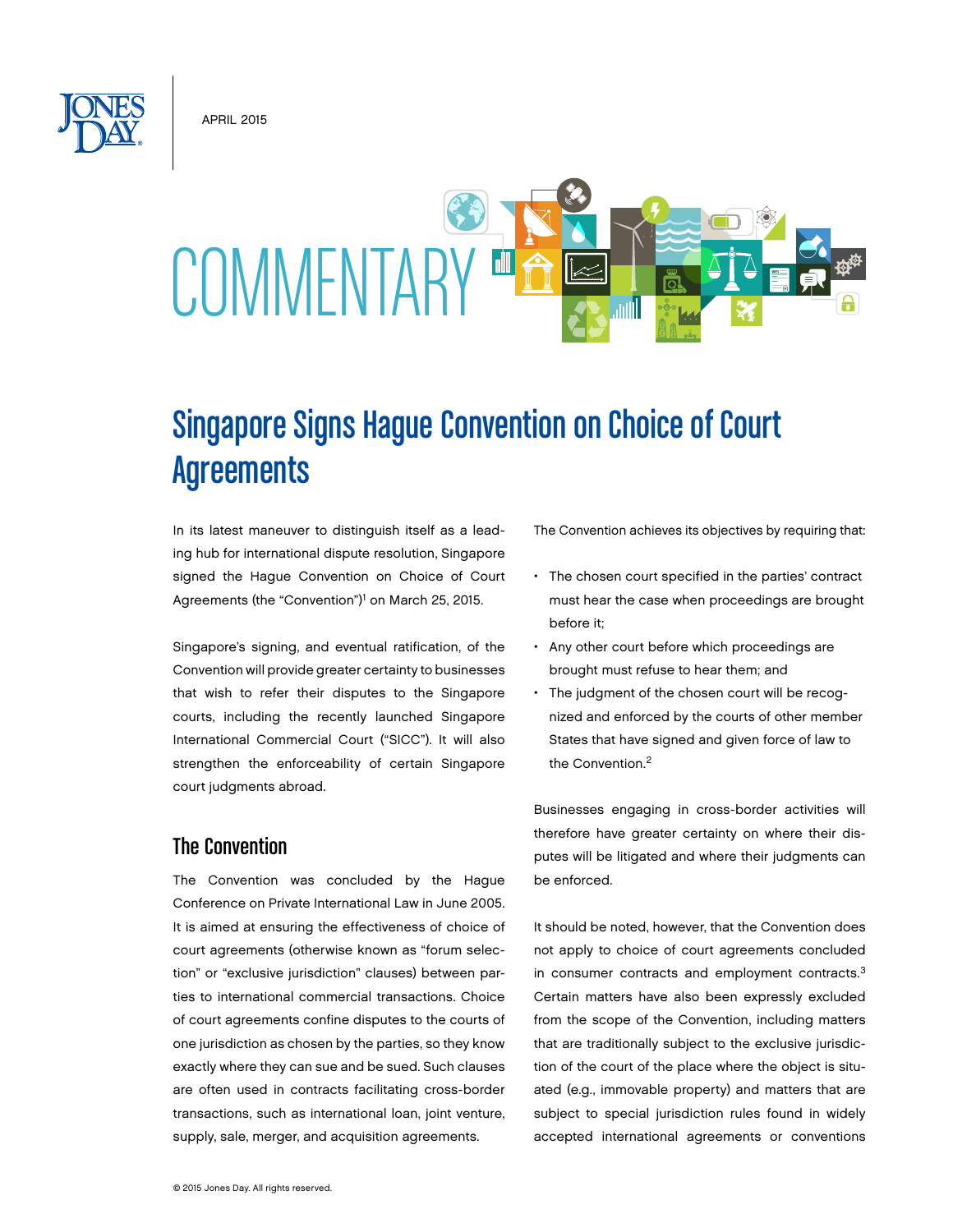(e.g., family law, insolvency, and carriage of passengers and goods matters).4 Member States may go even further and declare that the Convention will not apply to any additional specific matters if they so choose.<sup>5</sup>

## The Convention's Entry into Force

The Convention requires at least two ratifications or accessions by member States before it will enter into force.<sup>6</sup> Mexico was the first State to accede to the Convention in 2007. While the United States ("US"), the European Union ("EU"), and now Singapore have subsequently signed the Convention, none of them has formally ratified or acceded to it.<sup>7</sup> Thus, the Convention has not yet entered into force.

It is anticipated that the EU will deposit its instrument of approval for the Convention by June 2015 to coincide with the 10th anniversary of the Convention's conclusion, following which the Convention will enter into force. Singapore is also expected to formally ratify the Convention once it has come into force.

#### Impact of the Convention

Assuming that Singapore does proceed to ratify the Convention, it will provide users of the Singapore courts and those of other member States with a number of significant benefits.

Greater Respect for Party Autonomy. Once the Convention enters into force, parties to commercial contracts can rest assured that if they confer exclusive jurisdiction upon the courts of a member State, the courts of all other member States must abide by their choice of court agreement. For example, if the parties confer exclusive jurisdiction upon the SICC in their contract but a party nevertheless commences proceedings in the US, the US courts will be obliged to either suspend or dismiss those proceedings in accordance with their obligations under the Convention.<sup>8</sup>

However, it remains to be seen whether Singapore will exclude specific matters from its application of the Convention. For instance, Singapore may follow in the EU's footsteps to exclude insurance contracts for consumers (so-called "personal lines" insurance contracts) from the scope of the Convention.

More Options for Enforcement of Court Judgments. The Convention will broaden the number of jurisdictions in which certain Singapore court judgments can be enforced. Singapore's pre-existing framework for the recognition and enforcement of court judgments abroad is currently set out in the Reciprocal Enforcement of Commonwealth Judgments Act (Cap 264)<sup>9</sup> and the Reciprocal Enforcement of Foreign Judgments Act (Cap 265).10 While this provides for greater recognition and enforcement of Singapore court judgments than that afforded in many other countries, there are many important jurisdictions (such as the US) where currently Singapore court judgments can only be enforced to the extent permitted by the common law or other applicable domestic laws.

The Convention addresses this problem by providing that where the parties have expressly chosen a court of a member State to resolve their disputes, judgments by that court will be recognized and enforced by the courts of other member States. This is similar to the mechanism for the recognition and enforcement of arbitral awards under the United Nations Convention on the Recognition and Enforcement of Foreign Arbitral Awards 1958 (also known as the "New York Convention").

However, the Convention will assist the enforcement of a court judgment only if the judgment itself falls within the purview of the Convention (i.e., where the judgment is rendered by a court of a member State that is designated in the parties' choice of court agreement). The Convention will not assist in the enforcement of judgments that do not arise by virtue of a choice of court agreement and thus are not governed by the Convention.

Greater Predictability for Enforcement of Court Judgments. The Convention will streamline the recognition and enforcement of court judgments across member States. It does so by providing the grounds on which a member State's court may refuse recognition and enforcement of a court judgment, $11$ which are similar to those for refusing the recognition and enforcement of arbitral awards under New York Convention. This will provide greater consistency and predictability for parties that seek to enforce a court judgment in a member State.